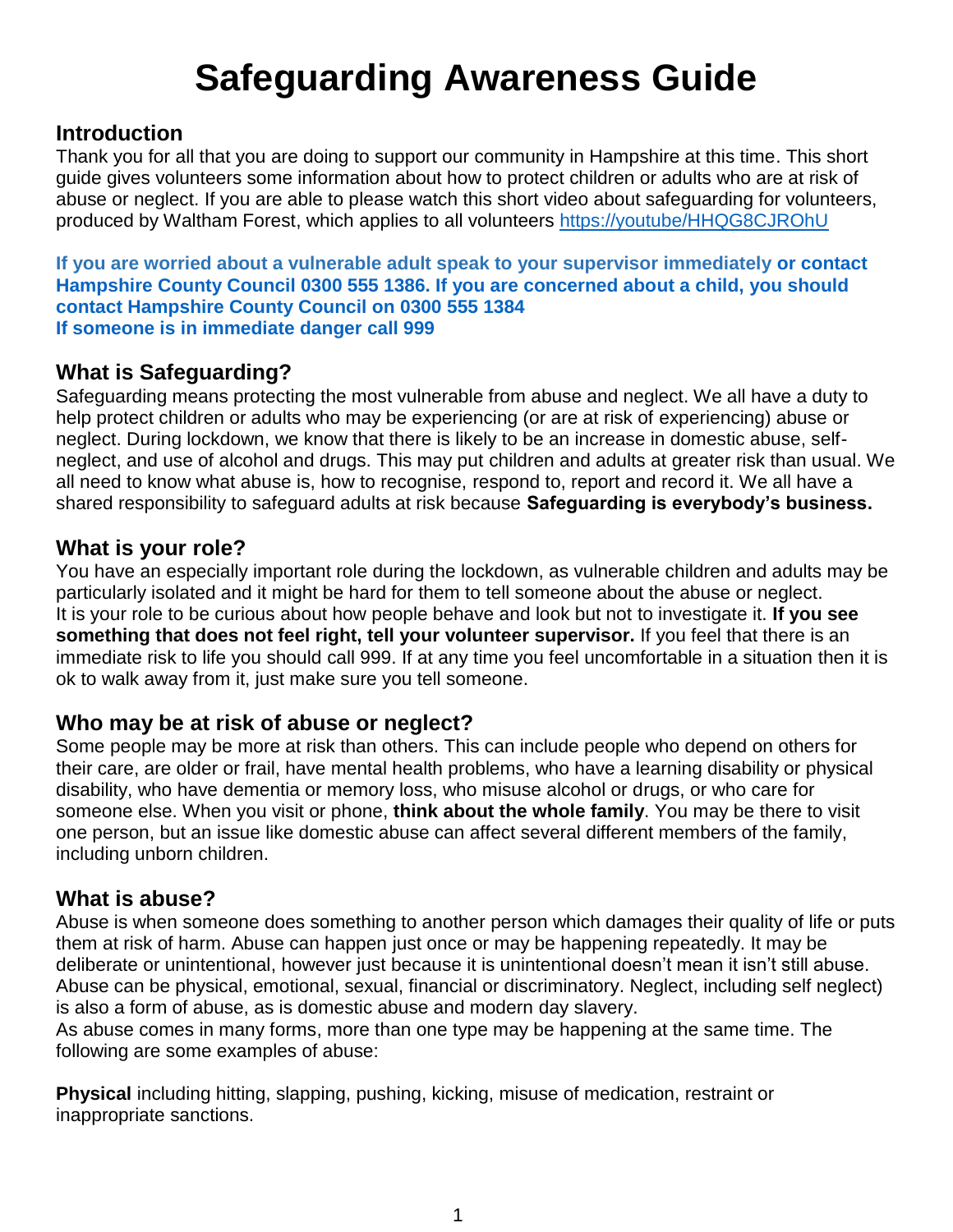**Sexual** including rape and sexual assault or sexual acts to which the person at risk did not, or could not consent or had to consent under pressure.

**Psychological** including emotional abuse, threats of harm or abandonment, deprivation of contact, humiliation, blaming, controlling, intimidation, coercion, harassment, verbal abuse, isolation or withdrawal from services or supportive networks.

**Financial or material** including theft, fraud, exploitation, pressure in connection with wills, property, inheritance or financial transactions, or the misuse or misappropriation of property, possessions or benefits.

**Neglect and acts of omission** including ignoring medical or physical care needs, failure to provide access to appropriate health, social care, welfare benefits or educational services, withholding necessities of life, such as medication, adequate nutrition & heating.

**Discriminatory** including racism, sexism or acts based on a person's disability, age or sexual orientation, because they are lesbian, gay, bisexual or transgender (LGBT). It also includes other forms of harassment, slurs or similar treatment such as disability hate crime.

**Modern day slavery** encompassing slavery, human trafficking, forced labour and domestic servitude. Traffickers and slave masters use whatever means they have at their disposal to coerce, deceive and force individuals into a life of abuse, servitude and inhumane treatment.

**Self neglect** covers a wide range of behaviour including neglecting to care for one's personal hygiene, health or surroundings and behaviour such as hoarding.

**Domestic abuse** - during this time of Covid 19 the prevalence of Domestic abuse has increased. Domestic abuse is defined as an incident or pattern of incidents of controlling, coercive or threatening behaviour, violence or abuse between those aged 16 or over who are or have been intimate partners or family members. In most cases this is by a partner or ex-partner but can also be by a family member or carer. It is very common and in the vast majority of cases it is experienced by women and is perpetrated by men, but men can experience domestic abuse as well.

Domestic abuse can include, but is not limited to, the following:

- Coercive control (a pattern of intimidation, degradation, isolation and control with the use or threat of physical or sexual violence)
- Psychological, verbal and/or emotional abuse
- Physical or sexual abuse
- Financial or economic abuse
- Harassment and/or stalking
- Online digital abuse

The Care Act also included honour based violence, forced marriage and female genital mutilation in this category of abuse.

#### **Who can abuse or neglect?**

Anyone can cause harm - a family member, a carer, or a stranger. It is usually someone the child or adult knows. Some adults also self-neglect, for example not eating properly, not taking their medication, or neglecting their personal hygiene or living conditions. Self-neglect can be a safeguarding issue too. You need to tell someone if have any concerns.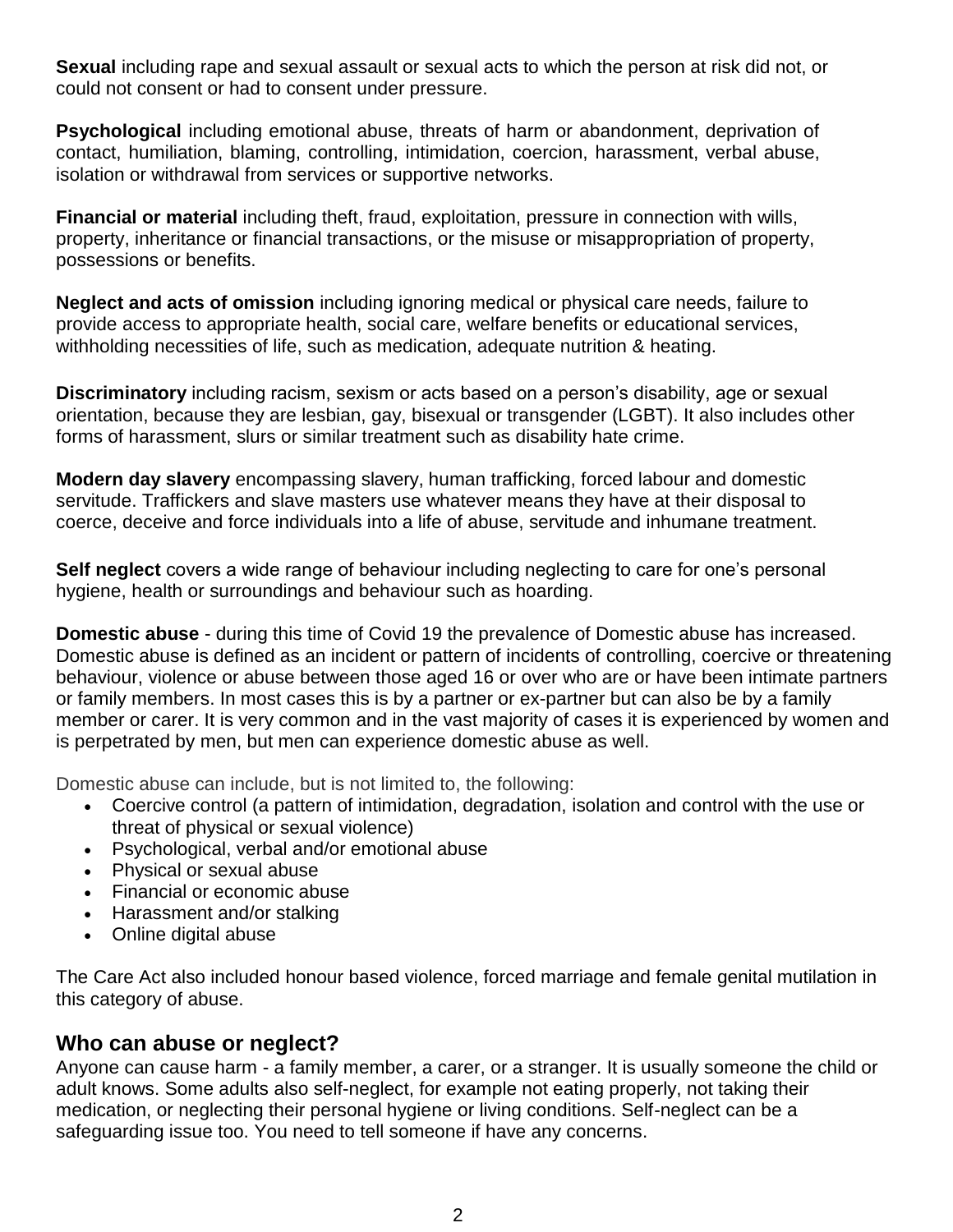#### **Where does it happen?**

Abuse can happen anywhere: at home, in a care home, school or nursery, hospital, day centre or in a public place. So, abuse can occur in any relationship and any setting and may result in harm to or exploitation of, the individual and in many cases, abuse may be a criminal offence.

#### **Safeguarding Concern**

A safeguarding concern is a concern that a vulnerable person is at risk of, or may be being abused, neglected or exploited by a third party, or where a person may be being harmed by others usually in a position of trust, power or authority.

#### **Reporting a safeguarding concern**

Never assume that somebody else will report what you have seen or heard. It can be difficult if the allegation is about a colleague or it is difficult to believe what you have heard – but you must still report any alleged abuse, or concerns that you have. You should normally report your concerns to your volunteer supervisor as soon as possible and they will then contact the relevant organisations. However, if you think that your volunteer supervisor is involved in the abuse, or does not take what you say seriously, you must contact Hampshire County Council Adult's Health and Care – see contacts below.

#### **What should I do if I am worried about a child or adult at risk?**

Speak to your volunteer supervisor about your concerns. If that is not possible, you can contact:

#### **If the concern is about an adult - contact Hampshire Adults' Health and Care** Online contact form <https://www.hants.gov.uk/socialcareandhealth/adultsocialcare/contact> **or call - 0300 555 1386**

**If the concern is about a child - contact Hampshire Childrens Social Care - 0300 555 1384**

#### **Out of Hours – Hampshire Adult and Children's Services 0300 555 1373**

#### **Hampshire Constabulary**

Emergency Number 999 Non emergency no. 101

#### **Recording a safeguarding concern**

When raising a concern, where possible, provide the following information:

- Your details
- Details of the adult(s) at risk
- Write an account of what you have seen or heard as soon as possible, including noting down what the person said using their own words
- Any details you have about the concern, circumstances, location, others involved
- Details of the person causing the harm (if known)
- Date, time and sign your report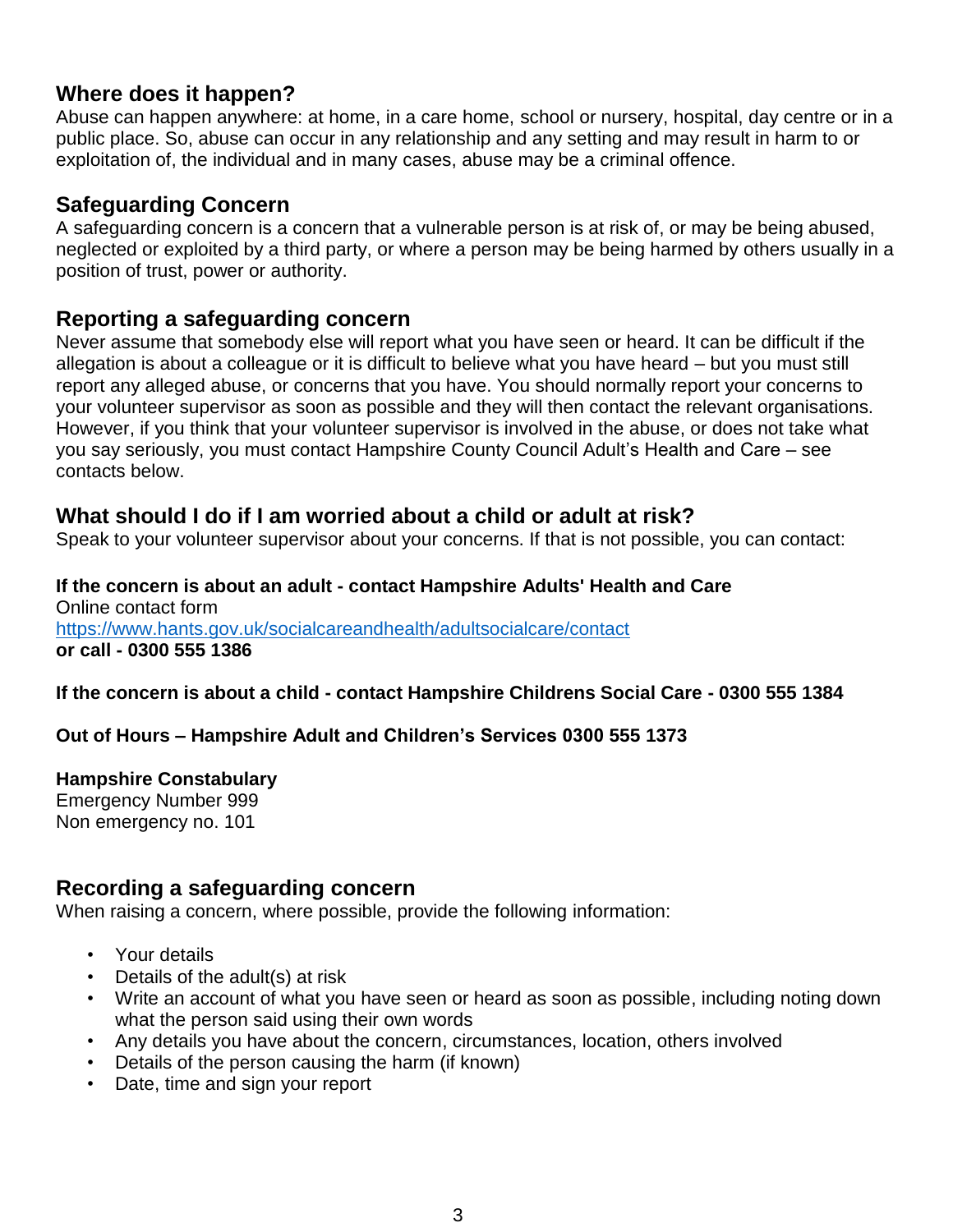#### **Information sharing and safeguarding**

It can be difficult to know whether you can tell someone else if you are worried about an adult, particularly if they say they don't want you to. Individuals may not give their consent to the sharing of safeguarding information for a number of reasons. For example, they may be frightened of reprisals, they may fear losing control, they may not trust social services or other partners, or they may fear that their relationship with the abuser will be damaged. However, if you think there is a safeguarding concern you need to share it with your volunteer supervisor who can decide what needs to be done next.

#### **How can I keep myself safe?**

If a someone is offensive or abusive to you, or you feel unsafe at any time carrying out your role, tell your volunteer supervisor. Always follow the guidance and training you have been given.

Please do not accept money or gifts from a resident or someone you are supporting in the community Most volunteers are there to help people, but it is possible that a small number of people may use the position to abuse someone. You need to tell someone if have any concerns about another volunteer, for example if they are behaving inappropriately, or accepting money or gifts from a resident.

### **REMEMBER THE 5R's OF SAFEGUARDING**

- 1. **Rights & Responsibilities** rights of people you are helping & your responsibilities to them
- 2. **Recognise** what is abuse
- 3. **Respond** to the concern
- 4. **Report** your concern to the appropriate person
- 5. **Record** your concerns

#### **Where can I find more information?**

For more information about safeguarding children, see the Hampshire Safeguarding Children Partnership website [www.hampshirescp.org.uk](http://www.hampshirescp.org.uk/) . For more information about safeguarding adults, see the Hampshire Safeguarding Adults Board website [www.hampshiresab.org.uk](http://www.hampshiresab.org.uk/)

A short animated video about safeguarding adults <https://www.youtube.com/watch?v=ToOu2wlkHsw>